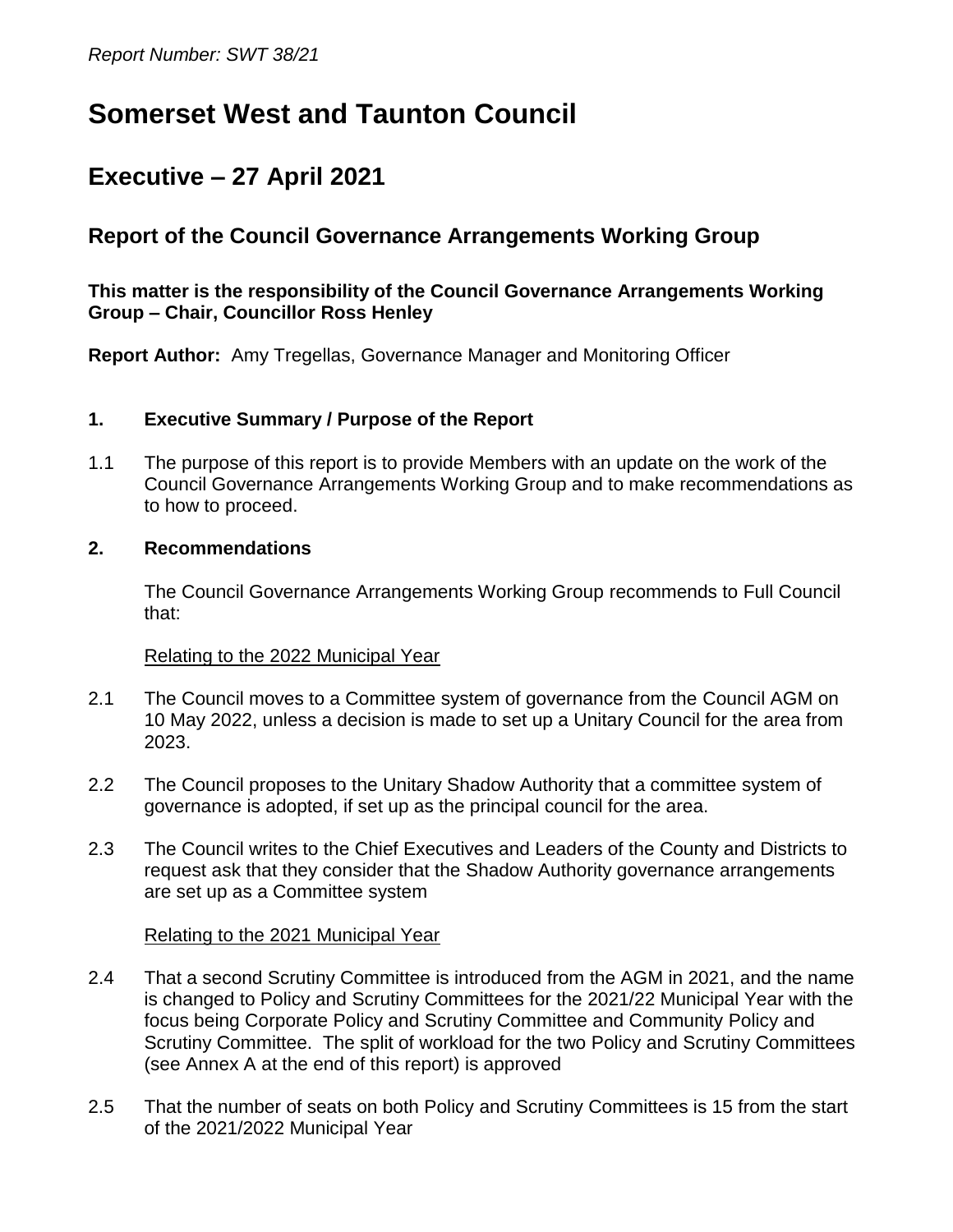- 2.6 The Audit, Governance and Standards Committee is split into two separate Committees from the AGM in 2021, for the 2021/22 Municipal Year and becomes Audit and Governance Committee and Standards Committee. The Terms of Reference for both Committees (see Annex B and Annex C at the end of this report) is approved.
- 2.7 That the number of seats on the Audit and Governance Committee is 11 from the start of the 2021/2022 Municipal Year
- 2.8 That the number of seats on the Standards Committee is 9 from the start of the 2021/2022 Municipal Year
- 2.9 The role of Shadow Portfolio Holders is included within the Constitution as per the wording in Annex D to this report
- 2.10 Officers and Portfolio Holders are reminded of requirements to provide information and notifications to Ward Councillors as per the Member Officer Protocol
- 2.11 The Corporate Policy and Scrutiny Committee are asked to work with officers to consider a system for communicating reports to Members from representatives from outside bodies

#### **3. Risk Assessment**

- 3.1 The timing of a change of governance arrangements is the biggest risk.
- 3.2 The Localism Act 2011 states that, whilst the resolution to move to a Committee System can be taken at any point in the Municipal Year, the changes can only come into effect from the Council AGM (see section 8.1).
- 3.3 As outlined in later sections of this report and from professional officer advice, it is not logistically possible to move to a Committee system of governance from the AGM in 2021. No resolution has yet been made by Council, and as set out in sections 4.23 and 5, there are a number of steps to go through, once the resolution has been made.
- 3.4 In terms of the move to a Committee System from the AGM in May 2022 there are three main risks to consider, which are:
	- Risk 1 The move to a Committee system being superseded by the move to a Shadow Unitary Authority. As set out in section 5, the shadow unitary Council arrangements would come into effect from 1 April 2022 and would run for 12 months before the Unitary Council went live from 1 April 2023. This would mean that a change to a Committee system would be in place for one year when the Council was in the process of being wound down. Therefore recommendation 2.1 covers this potential risk stating 'The Council moves to a Committee system of governance from the Council AGM on 10 May 2022, unless a decision is made to set up a Unitary Council for the area from 2023'
	- Risk 2 A report went to Council on 30 March 2021 outlining that the Community Governance Review for the Unparished Area is the key priority task for the Governance Team in the next 12 months. This was agreed by Council. Any further key projects will mean that additional resource would need to be allocated to the Governance Team and this has a knock on financial implication.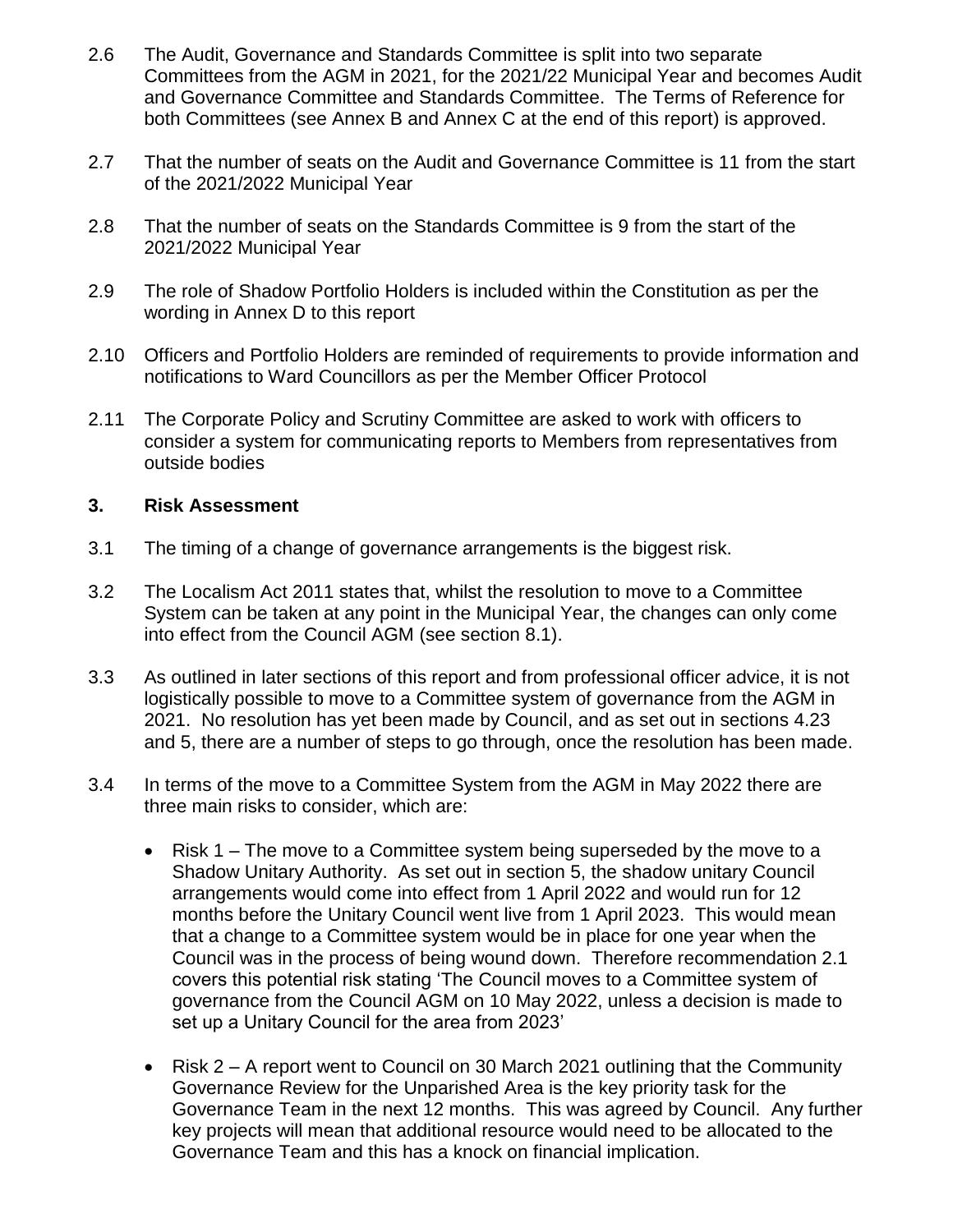• Risk 3 – In terms of changing the schedule of meetings and adding more meetings in, the risk to be noted is that not only does this impact on the resource of the Governance Team, it also has wider implications for officers in other directorates who would attend Committee meetings. It must also be noted that the more time the Governance Team spend administering meetings the less time they have to deliver key projects such as the Community Governance Review for the Unparished Area of Taunton.

#### **4. Background and Full details of the Report**

4.1 The Local Government Association (LGA) and Centre for Public Scrutiny (CfPS) guidance titled '*Rethinking Governance: practical steps for councils considering changes to their governance arrangements*', when talking about the importance of good governance states:

'The difficult funding situation for local government means that councils are increasingly having to make decisions that will have profound, far-reaching implications both for the way that they and their partners deliver services, and on the lives of local people. These changes will involve a permanent shift in people's expectations of what local government does, and does not, do. They will also involve a shift in the way that councils work with others in their areas. Local people need the confidence to know that decisions made in their name are high-quality, evidence based and considered openly and accountably. This is why, now more than ever, good governance is vital. Councils have a responsibility to ensure that decision-making is as effective as it can be: decision making should critically benefit from the perspective of all councillors, but also be accountable, and involve the public.'

- 4.2 The Local Government Act 2000 made provision for the following governance structures:
	- 1. Leader and Cabinet
	- 2. Elected Mayor and Cabinet
	- 3. Elected Mayor and Council Manager (withdrawn in 2007)

Section 31 of the Local Government Act 2000 allowed District Councils in two tier areas, with populations under 85,000 to remain as  $4<sup>th</sup>$  option and to retain their Committee System arrangements.

4.3 The Localism Act 2011 allowed Principal Authorities to return to decision making by Committees. Following the introduction of the Localism Act in 2011, a number of Councils have reviewed their Council Governance Arrangements and made amendments where appropriate. However, if a Council moves to a Committee structure, it cannot change its governance arrangements again for a period of 5 years.

#### **Council Governance Arrangements Working Group**

4.4 At its meeting on 7 July 2020, Full Council resolved that:

a) An all Member 'away day' was arranged to consider the items listed at section 4.5; b) A cross party Members Working Group was established to investigate the options and to report back through the appropriate democratic pathway;

c) The Terms of Reference for the Council Governance Arrangements Working Group were approved; and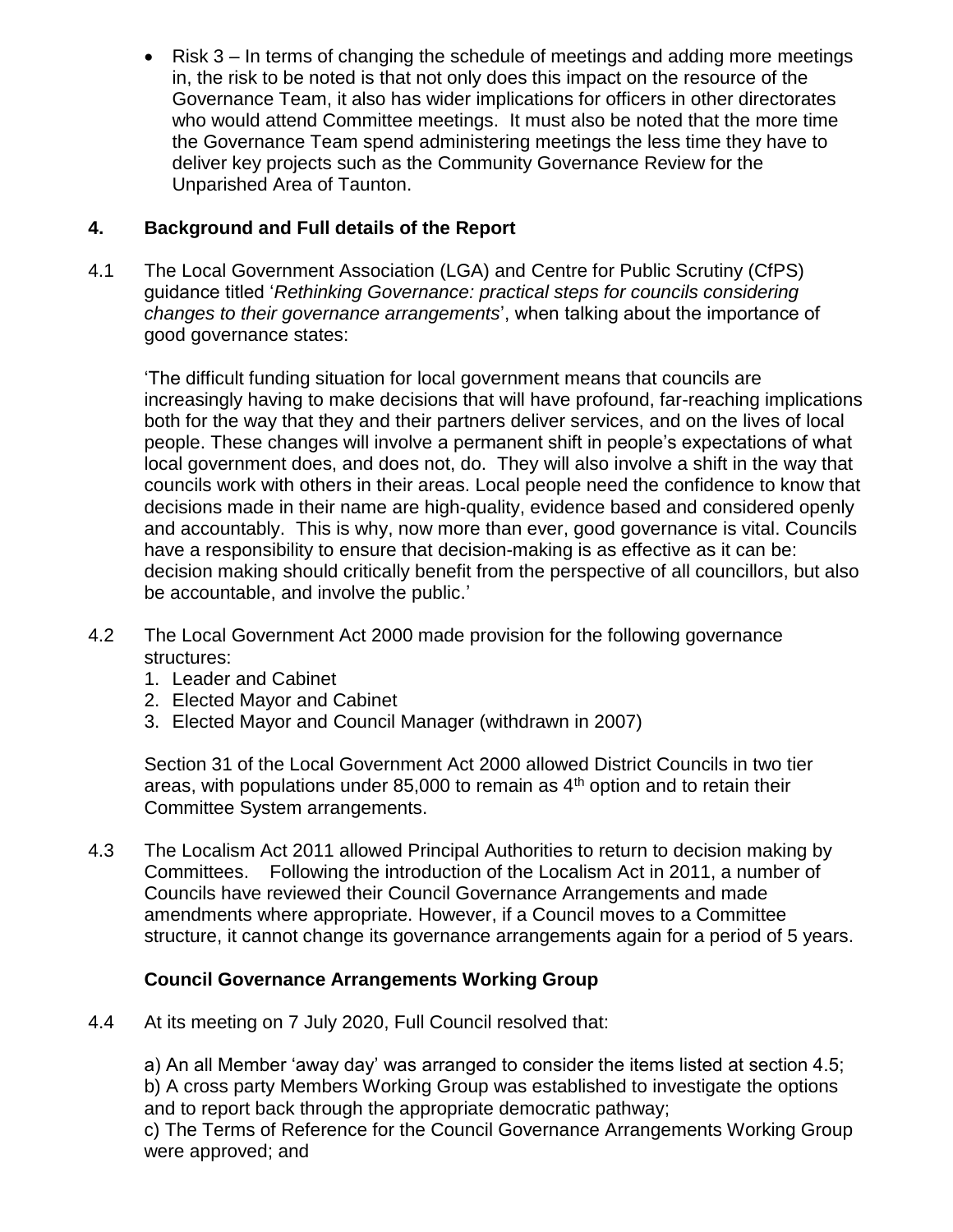d) Seven Councillors were selected to form the Working Group along with the Portfolio Holder for Corporate Resources.

- 4.5 The Cross Party Working Group was set up and consisted of Councillors Henley, Lithgow, Mansell, Perry, Pugsley, Stone, Weston and Whetlor. Cllrs Henley and Whetlor were appointed as the Chair and Vice Chair, respectively, of the Working Group.
- 4.6 Throughout the review the Working Group used the guidance listed below:
	- Local Government Association (LGA) and Centre for Public Scrutiny (CfPS) guideance titled '*Rethinking Governance: practical steps for councils considering changes to their governance arrangements*'
	- CfPS guidance titled '*Musical Chairs: practical issues for local authorities in moving to a committee system*'
	- CfPS guidance titled '*Rethinking Governance: A summary of council activities on governance change*' (published November 2020)
- 4.7 At the first meeting of the Working Group scoping of the work plan took place to consider:
	- Research to gain an understanding of the models of governance to consider during the review
	- Research to investigate the governance models that have been adopted by other councils
	- The importance of getting the views of the wider Membership to get views on the current arrangements and further down the line to get views on the options being considered by the Working Group
	- How best to get the views of the wider Membership due to the Coronavirus Pandemic preventing the holding of a Members Away Day
- 4.8 The decision was taken to draft a survey to send to all Members, in lieu of being able to hold a Members Away Day. The questions asked were:
	- 1. What do you feel works well with the current governance arrangements i.e. having an Executive system
	- 2. What do you feel doesn't work well with the current governance arrangements?
	- 3. What are your suggestions for improving the Council's governance arrangements?
	- 4. Do you feel that you can influence policy and the decision-making process? Yes/No/Unsure
	- 5. Please explain your answer to question 4
	- A summary of the feedback from this survey is attached as Appendix 1
- 4.9 The CfPS Report titled '*Musical Chairs: practical issues for local authorities in moving to a committee system*' set out a number of reasons for making the change to governance arrangements. The common themes (as set out in their report) are:
	- The move comes from a desire for backbench members to be more actively involved in decision-making;
	- There is a prevailing view that a properly designed committee system will be just as swift for decision-making as the cabinet system;
	- There is a view that scrutiny is somehow ineffective and unable to alter or influence executive decisions. We should stress that a wide range of evidence suggests that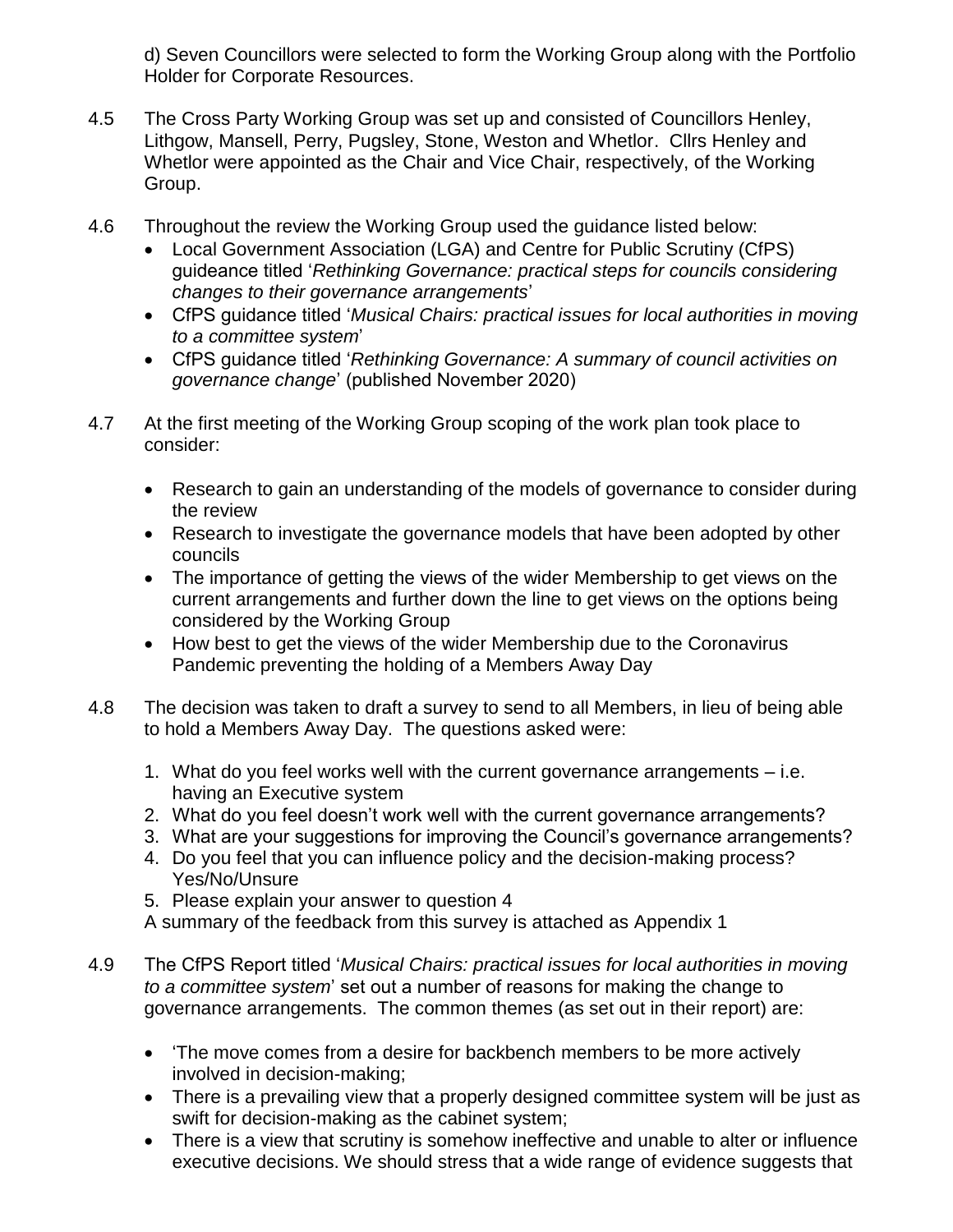this is by no means the case – in fact, scrutiny is able to demonstrate significant success in making concrete changes that affect people's lives – changes that would not otherwise have occurred;

- The move will allow all councillors to develop a detailed subject expertise, enhancing the "added value" of member decision-making;
- The move will enhance transparency and democracy in a more general sense, and will link councils, councillors and local communities closer together.'
- 4.10 The results from the first Member survey, echoed many of the themes above and these became the aims and objectives of the Working Group. The overarching aim of the review was to enhance democracy, improve accountability and transparency.
- 4.11 The next stage of the work done by the Working Group was to consider the main types of governance models in operation (which are relevant to SWT):
	- **Executive Arrangements - Leader and cabinet (also known as Executive)**  As outlined above, this system was brought in by the Local Government Act 2000 and is still the governance system that most councils operate. In some councils, individual members of the cabinet have decision-making powers; in others, decisions have to be made by the whole cabinet. Cabinet is led by a leader, who is elected by full council for a term determined by the council itself or on a four yearly basis (and will usually be the leader of the largest party on the council). These councils must have at least one overview and scrutiny committee.

#### **Committee System**

Since the Localism Act this option is now available to all councils. Previously it was available only to district councils with populations under 85,000. Committee system councils make most decisions in committees, which are made up of a mix of councillors from all political parties. These councils may have one or more overview and scrutiny committees but are not required to.

The way that Committee systems are set up can vary significantly and can include:

- $\circ$  The fully-fledged committee system, with significant autonomy between committees, and with little to no individual member delegation.
- $\circ$  A Committee system with a strong overarching committee to deal with cross cutting issues and provide oversight.
- $\circ$  A system with a more streamlined committee system that sees fewer committees, more delegation and some form of overview and scrutiny

#### **Hybrid System**

Most commonly this is a hybrid between leader/cabinet and the committee system (with such an approach usually seen legally as being a modified version of the leader/cabinet system, and therefore not requiring a formal change via the Secretary of State under the Localism Act)

The way that Hybrid systems are set up can vary and could include:

- o Cabinet Committees which shape policy and make recommendations to the **Executive**
- o Policy Development Groups which shape policy and make recommendations to the Executive
- o A number of Scrutiny Committees with different areas of focus
- o Scrutiny Committees and Cabinet Advisory Groups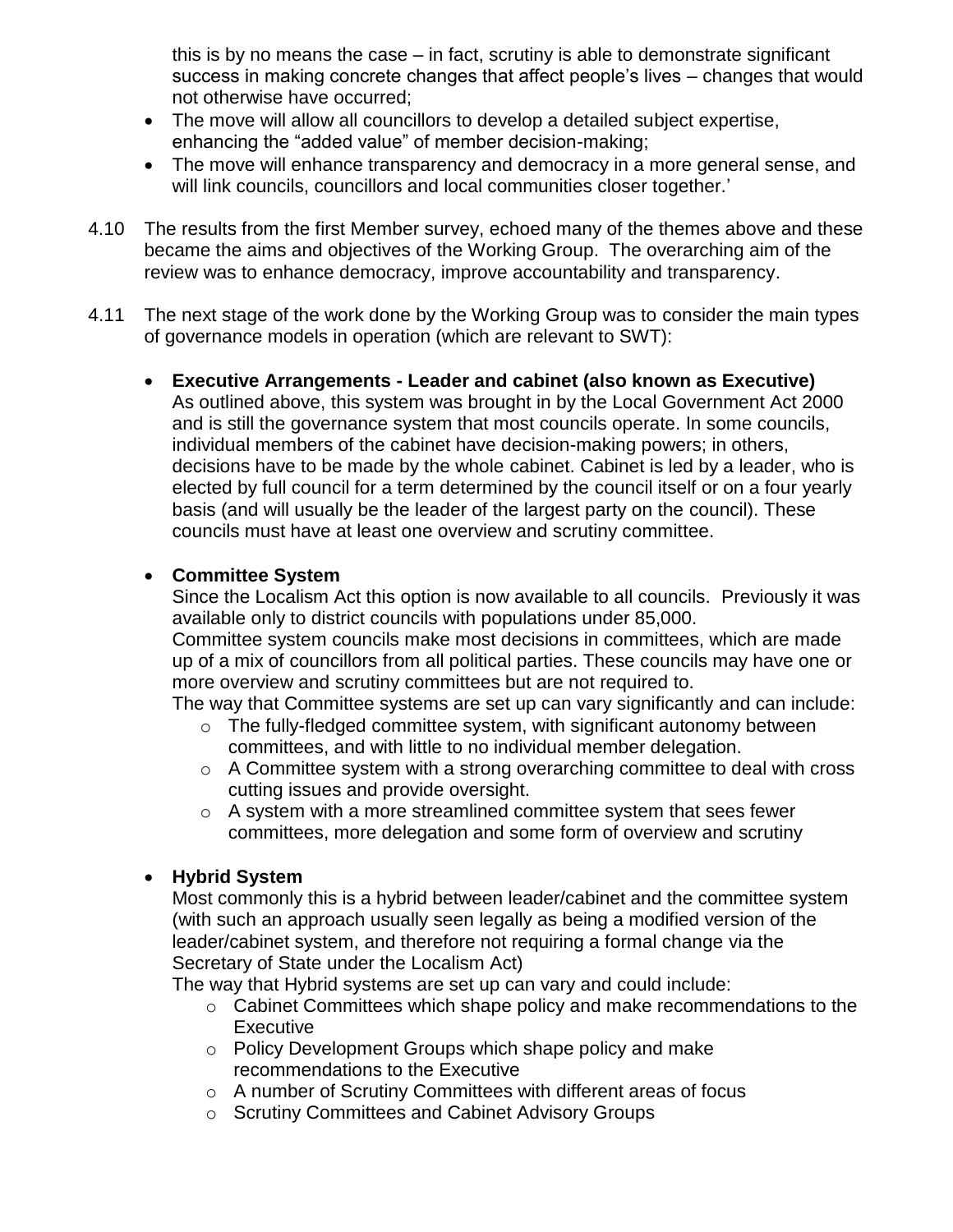- 4.12 The Working Group then used the documents listed in section 4.6 to look at the examples of Councils that had carried out governance reviews and the models adopted by them. This included:
	- Councils which considered a formal change, but decided against it and stayed with Executive arrangements
	- Councils which moved from Executive arrangements to a Committee System
	- Councils which moved from Executive arrangements to a Hybrid system
	- Councils which moved from Hybrid system to a Committee System
	- Councils which changed from Executive to Committee then back to Executive again
	- Councils which moved from a Committee system to Executive arrangements
	- Councils which are currently considering their governance arrangements
- 4.13 A total of 42 Councils were reviewed and officers then drilled down to obtain more detail for each Council. A summary of this information can be found in Appendix 2
- 4.14 Following this piece of work, the Working Group then put together some options of models that could be considered by the wider Membership. This included options for a Committee system and a Hybrid system either based on the SWT Corporate Priorities, Directorate areas or areas of Portfolio Holder responsibility. The Working Group discounted a number of options and narrowed the options to:
	- 1. Executive arrangements stay as we are
	- 2. Executive arrangements plus (with the potential to add an additional Scrutiny Committee as an option)
	- 3. Committee structure (to mirror the 4 Directorates)
	- 4. Hybrid System (to mirror the 4 Directorates)
	- A summary of the options and costs can be found in Appendix 3
- 4.15 A survey was sent to all Members asking them to rank their preference of these options with 1 being their preferred option to 4 being their least preferred option. Members were also given the opportunity to provide feedback on each of the models. A summary of the survey responses can be found in Appendix 4
- 4.16 There was an excellent rate of response from Members with 51 responses (based on a total number of 58 Councillors – following the resignation of Cllr Martin Hill):

In terms of Member's first preference the totals are:

- Executive/Executive plus =  $21$
- Committee System = 28
- $\bullet$  Hybrid System = 2
- 7 Councillors did not respond

If you remove Hybrid as the least favoured option (and consider the two Councillors second preferred option) the figures then become:

- Executive/Executive plus =  $23$
- Committee System = 28
- 7 Councillors did not respond
- 4.17 The survey showed that the preferred option of Members was the Committee System. However, the Executive/Executive plus option was a close second place.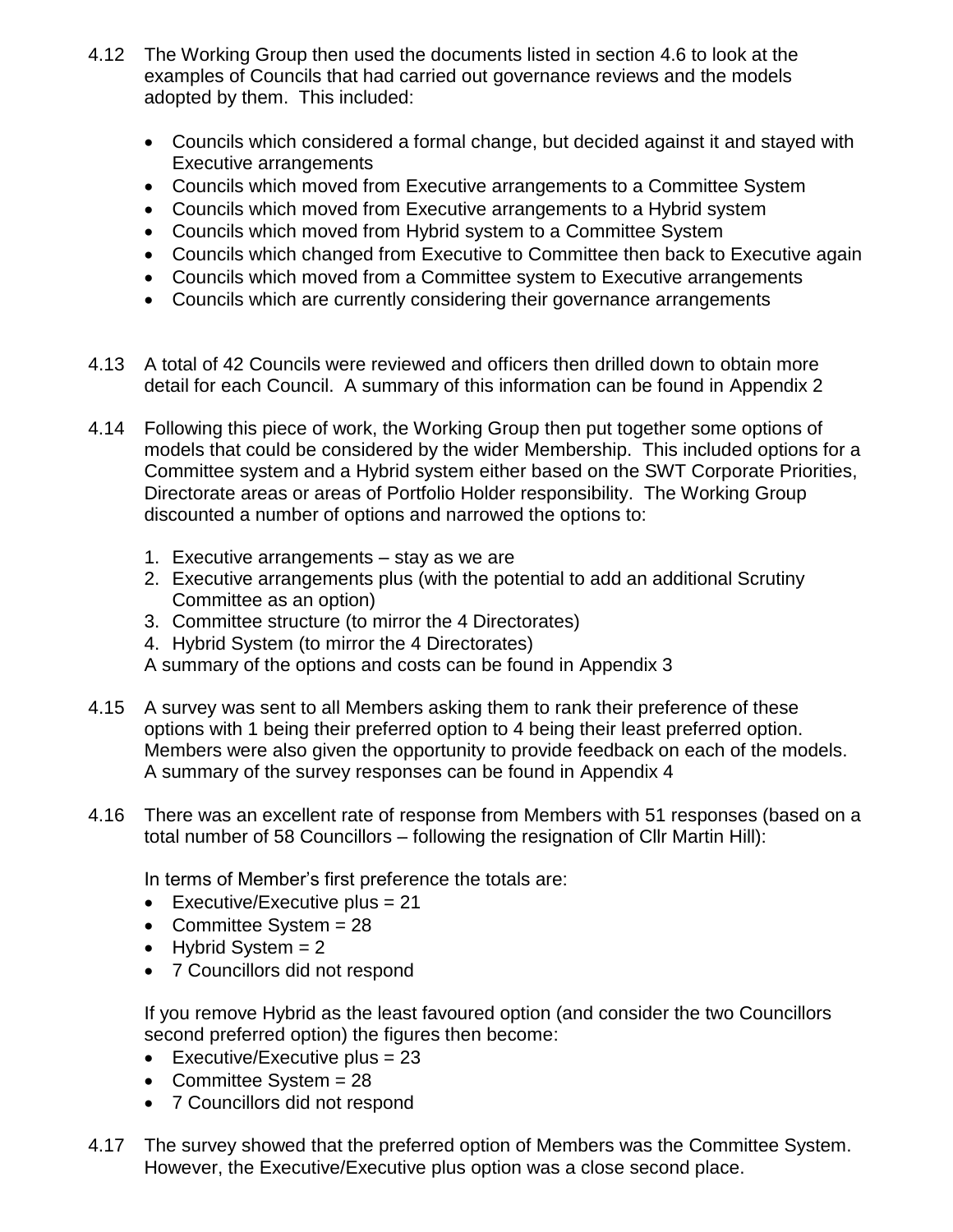- 4.18 Following the outcome of the survey results, there was a clear steer from the Working Group that it was the appropriate time to take a report through the democratic pathway and to get a resolution from Council as to which option Members wished to proceed with. The Working Group are recommending that the Council moves to a Committee System of governance from the AGM on 10 May 2022 (see recommendation 2.1).
- 4.19 The Working Group are also keen that the Chief Executives and Leaders of the County and District Councils are written to, to ask them to consider setting up the Shadow Authority and new Unitary Council(s) as a Committee system of governance (reflected in recommendations 2.2 and 2.3)

#### Process, procedure and timescales

- 4.20 The Terms of Reference resolved by Council in July 2020, set out the democratic pathway for the report of the Council Governance Arrangements Working Group, which is to go to the Audit, Governance and Standards Committee and Executive before going to Full Council.
- 4.21 The report was considered by the Working Group at its meeting on the 24 March 2021. The scheduled timetable for the democratic pathway is:
	- Audit, Governance and Standards (AGS) Committee 12 April 2021
	- $\bullet$  Executive 21 April 2021
	- Full Council 27 April 2021 or before the AGM on the same evening (due to the fact that we cannot hold virtual meetings after the 6 May 2021 and also taking into consideration the pre-election period)
- 4.22 To clarify, as per the Terms of Reference signed off by Council in July 2020, the AGS Committee and Executive will consider the report and give comments. However, Full Council is the decision making body and, whilst Council can consider the feedback from AGS and Executive, the decision rests with them.
- 4.23 In terms of timescales once a decision has been made by Council, the following steps would need to take place (assuming that the decision is to move to a Committee System):
	- $\bullet$  Step 1 May 2021 End October 2021 Design the new Committee System - Items to focus on would include:
		- $\circ$  What the structure would look like
		- $\circ$  How the structure would work
		- o How decisions are made
		- o Whether to keep an Overview and Scrutiny Committee
		- o The roles and remit of each Committee
		- o Whether the system would include delegation to individual Members
		- $\circ$  Ensuring that the aims and objectives for the review are fully addressed in the final structure and approach to decision making

The Working Group and wider membership would need to be involved with this design phase (perhaps through an Away Day – Covid restrictions permitting). The Localism Act 2011 requires the council to formally publish the proposal and consult on it – considering how we can improve the way we engage with our citizens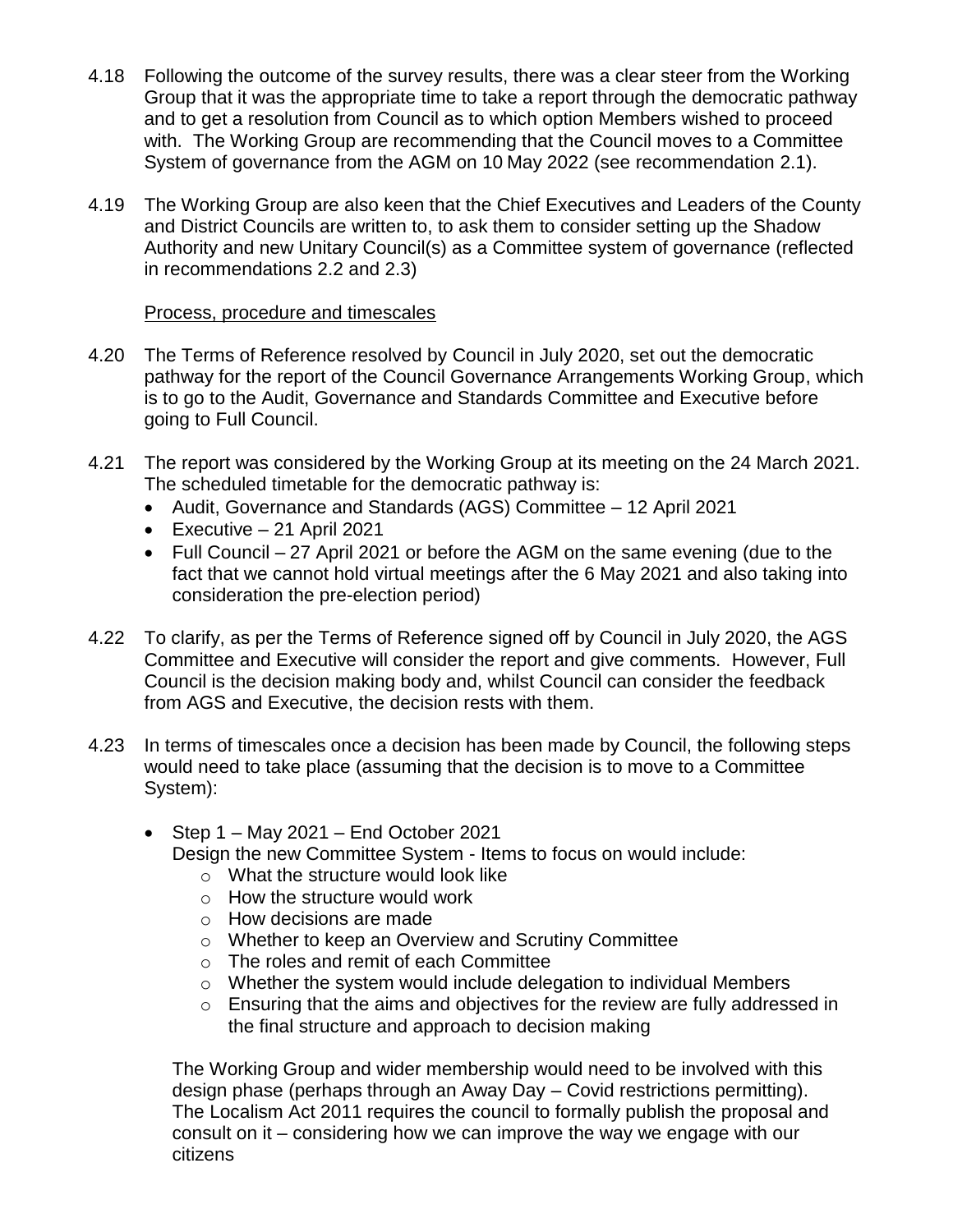There is also an opportunity to hold wider stakeholder focus groups to get their views on any change of system

A report setting out what the new system would look like to go through the democratic pathway for approval by Full Council

- Step 2 November 2021 End March 2022 Once Step 1 has been completed and there is agreement as to what the arrangements will look like and operate, the Constitution will be reviewed and amended to reflect the new governance arrangements. This would then need to go through the democratic pathway set out in the Constitution - AGS Committee and then Council for approval, prior to the May 2022 AGM
- Step 3 November 2021 End April 2022 Again, once Step 1 has been completed, a review of the Members Allowances Scheme would need to be completed by the Joint Independent Remuneration Panel and signed off by Council (the timescale for this is outside of our control as it is an 'independent' review – however it normally takes at least 3 months – and this has been confirmed by the JIRP who have confirmed that they would need to work to a 5-6 month timeframe)

This would then need to go before Council for approval, prior to the May 2022 AGM

#### **5. Matters to draw to Members Attention**

#### Timetable for delivery

- 5.1 Chapter 4 of Schedule 2 of the Localism Act 2011 requires that a change in formal governance arrangements must occur at a specified "change time", which is at the council's Annual General Meeting (AGM). Prior to the change time, the council needs to have resolved formally to make a governance change. This is as set out in the Localism Act 2011 and the legal implications section 8.1 of this report.
- 5.2 Whilst there is no minimum period of time between the resolution and the change time set out in legislation or the LGA and CfPS guidance, practically there does need to be enough time to deliver the steps outlined in section 4.23 above. The guidance documents set out in section 4.6 make it clear that 'getting a new system right is more important than doing it quickly' and it would be difficult to plan and deliver a new form of governance in an authority with less than six months' notice of political intent' i.e. a resolution of Council.
- 5.3 The Monitoring Officer has advised the Council Governance Arrangements Working Group that logistically SWT cannot bring a change of governance arrangements in from the AGM in 2021. To give due and proper consideration to the steps outlined in section 4.23 above, a timescale of at least 3-6 months in needed. Therefore, the earliest this could be brought in is from the AGM in May 2022, as the Council has not yet made a resolution as to which option it wishes to take.
- 5.4 Basildon Council has been quoted as an example of a Council that has changed its governance arrangements urgently and quickly. In this case, a motion was put before Council in December 2016 to go to a Committee system of governance. This was agreed and then officers had 5 months to do the design work, rewrite the Constitution and have the Members Allowances Scheme independently reviewed before the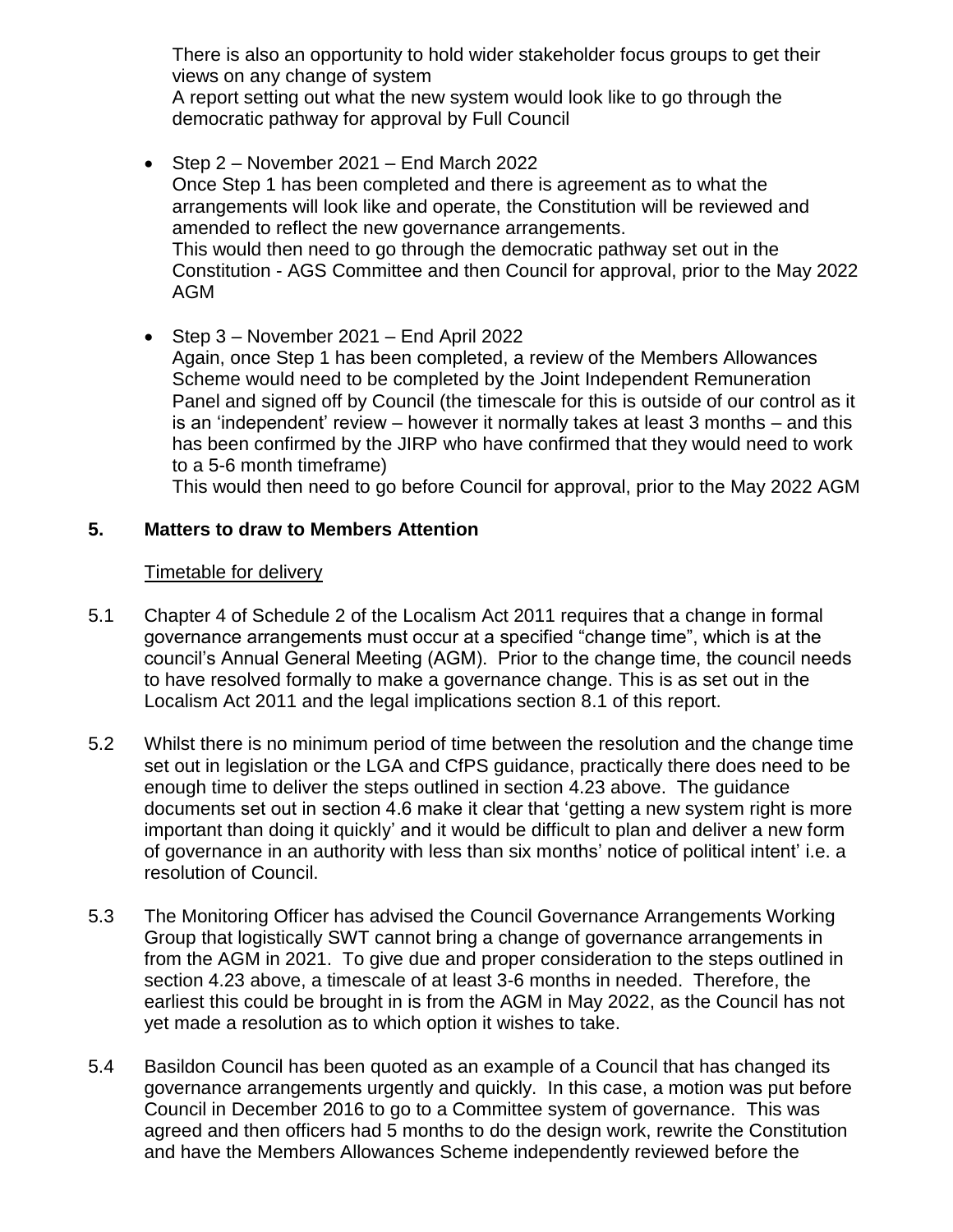change came into effect from their AGM in May 2017. This gave officers a timescale of approximately 5 months to implement the decision of the Council.

- 5.5 Whilst officers and the Working Group appreciate that a number of Members will be disappointed that the change of governance arrangements cannot come into place from the AGM in 2021, the Working Group has considered if a number of other, minor changes can be made from the AGM in 2021. These are set out in recommendations 2.4 to 2.11 and are as follows:
	- That a second Scrutiny Committee is introduced from the AGM in 2021, and the name is changed to Policy and Scrutiny Committees for the 2021/22 Municipal Year with the focus being Corporate Policy and Scrutiny Committee and Community Policy and Scrutiny Committee. The split of workload for the two Policy and Scrutiny Committees (see Annex A at the end of the report) is approved
	- That the number of seats on both Policy and Scrutiny Committee is 15 from the start of the 2021/2022 Municipal Year
	- The Audit, Governance and Standards Committee is split into two separate Committees from the AGM in 2021, for the 2021/22 Municipal Year and becomes Audit and Governance Committee and Standards Committee. The Terms of Reference for both Committees (see Annex B and Annex C at the end of the report) is approved.
	- That the number of seats on the Audit and Governance Committee is 11 from the start of the 2021/2022 Municipal Year
	- That the number of seats on the Standards Committee is 9 from the start of the 2021/2022 Municipal Year
	- The role of Shadow Portfolio Holders is included within the Constitution as per the wording in Annex D to this report
	- Officers and Portfolio Holders are reminded of requirements to provide information and notifications to Ward Councillors as per the Member Officer Protocol
	- The Corporate Policy and Scrutiny Committee are asked to work with officers to consider a system for communicating reports to Members from representatives from outside bodies

#### Local Government Reorganisation in Somerset

- 5.6 As Members will be aware, the Government is currently consulting on both the Stronger Somerset and One Somerset set proposals to move to a Unitary model of Local Government from 1 April 2023 (as per current timescales).
- 5.7 The Secretary of State is anticipated to make his decision by June/July 2021, meaning that SWT will likely be entering into Shadow Authority arrangements for the new Authority from 1 April 2022.
- 5.8 The would mean that, potentially, the Council would be starting to operate a Committee system at the same time as the Districts and County Councils enter into the Shadow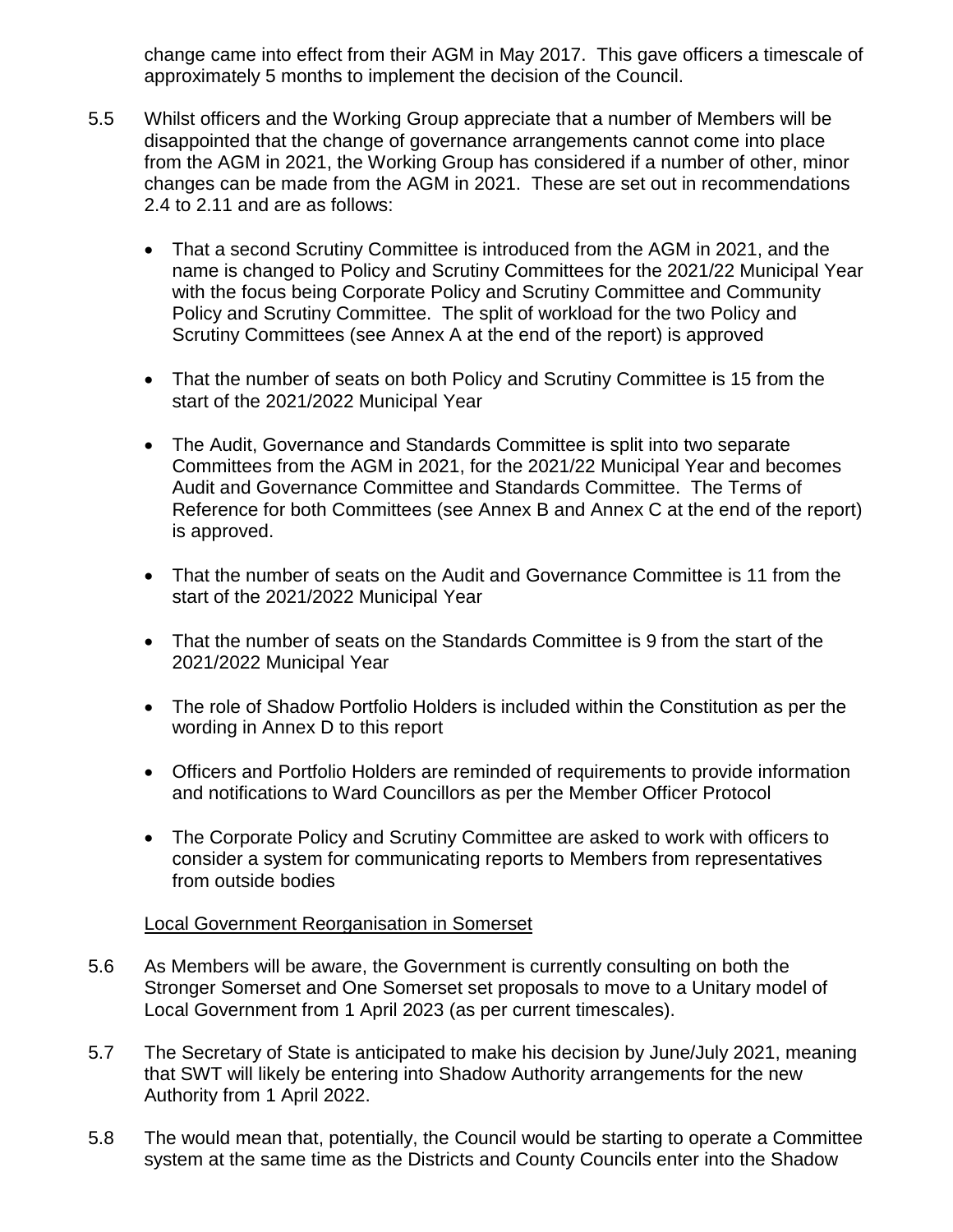Authority arrangements in April/May 2022. Part of the work of the Shadow Authority will be to set out and determine the governance arrangements of the new Unitary Council.

5.9 It would also mean that SWT would only operate the Committee System for the last 12 months of its life before becoming a Unitary Council from 1 April 2023. Therefore recommendation 2.1 includes the caveat not to proceed with a Committee system of governance if the decision is made to set up a Unitary Council(s) for the area from 2023.

#### Organisational Culture

- 5.10 The guidance published by the LGA and CfPS talks about the issue of organisational culture.
- 5.11 The LGA and CfPS guidance titled '*Rethinking Governance: practical steps for councils considering changes to their governance arrangements*' states 'No one governance system is intrinsically better than another and no system is more or less expensive to operate; however some systems allow more members to be directly involved in voting on decisions. It is important to note that activity at committee level is not the same as member involvement in policymaking. Member involvement in policymaking is a longer-term, more involved process and can happen under any governance option'
- 5.12 The CfPS guidance titled '*Musical Chairs: practical issues for local authorities in moving to a committee system*' states 'some councils think that changing governance arrangements will solve organisational and/or political problems or will result in "more democratic" governance. A focus on structure risks missing opportunities to think about cultures and values. Success will depend much more on the prevailing organisational and leadership culture in the organisation than the structure that is established – but this doesn't mean that structure isn't important…CfPS's long-standing view about council governance is that no one option is necessarily "better" or "worse" than any other. Good governance is about more than structures and processes – as we outlined in our "Accountability Works" research published in 2010. Political and organisational cultures, attitudes and behaviours are what make systems successful. Authorities seeking to change governance arrangements on the assumption that such a change will automatically make services more transparent, accountable and inclusive – whether for non-executive councillors or, more importantly, for the public – are mistaken.'

#### **6. Links to Corporate Strategy**

- 6.1 Having effective and efficient governance arrangements is a fundamental element of being a 'well managed' council
- 6.2 The governance arrangements of the Council also links to theme 2 within the SWT Corporate Strategy i.e. a transparent and customer focused council. Objective 7 - Review the Council's decision making arrangements to enable greater participation by all Councillors and the public.

#### **7. Finance / Resource Implications**

7.1 As per recommendation 2.1, and the risks highlighted in section 3, if we do not move to a unitary authority, there would then be a very strong expectation that SWT would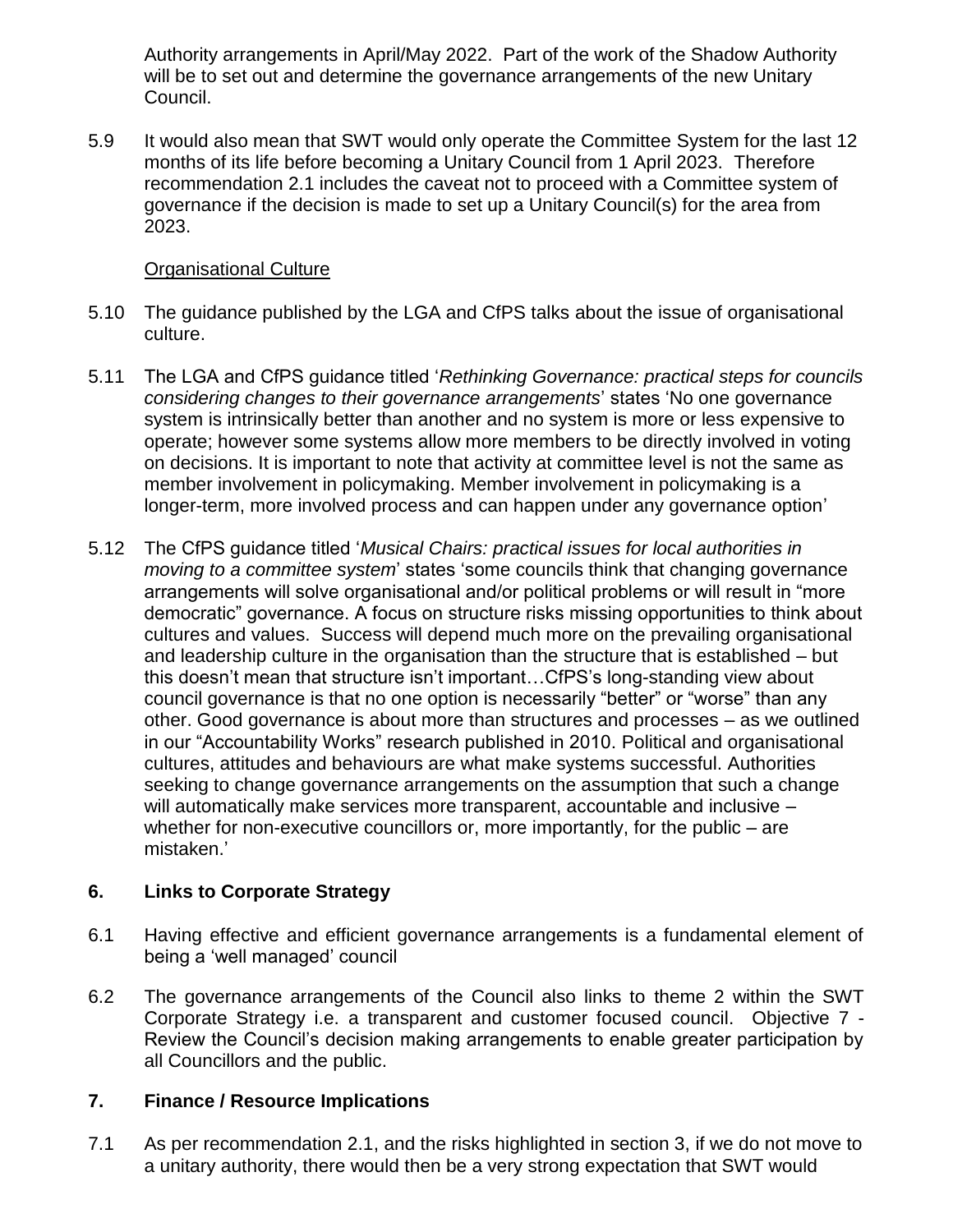move to a committee system from May 2022. Resource would be needed to complete the work, at the same time as doing the Community Governance Review. Some resilience has been built into the Governance Team budget and it is proposed that this is kept under regular review. If additional resources are needed the Governance Manager will take a business case to the Senior Management Team for consideration.

- 7.2 The estimated financial costs of making a change to the Governance Arrangements are set out in Appendix 3. However, this comes with the caveat that they are best estimates only, and that finalised costs will only be available once a review of the Members Allowances Scheme has been completed by the Joint Independent Remuneration Panel. These costs would need to be factored into the budget for 2022/23
- 7.3 In terms of adding an additional Scrutiny Committee for the 2021/2022 Municipal Year, this would cost £4,665.
- 7.4 In terms of splitting the Audit, Governance and Standards Committee into separate Audit and Governance Committee and Standards Committee for the 2021/2022 Municipal Year, this would cost £2,346.
- 7.5 The total cost of making the minor changes for the 2021/2022 Municipal Year is £7,011.

#### **8. Legal Implications**

8.1 The Localism Act 2011 enables Councils to return to a Committee system of Governance and Chapter 4 of Schedule 2 states the following:

'If the local authority is not currently operating a mayor and cabinet executive and the change does not provide for the local authority to operate a mayor and cabinet executive, a "relevant change time" …is a time during— (a) the first annual meeting of the local authority to be held after the resolution to make the change in governance arrangements is passed, or

(b) a later annual meeting of the local authority specified in that resolution.'

- 8.2 The Localism Act 2011 states that, whilst the resolution to move to a Committee System can be taken at any point in the Municipal Year, the changes can only come into effect from the Council AGM.
- 8.3 However, the Localism Act also makes it clear that if a Council moves to a Committee structure, it cannot change its governance arrangements again for a period of 5 years.

#### **9. Climate and Sustainability Implications**

- 9.1 None arising from this report
- **10. Safeguarding and/or Community Safety Implications**
- 10.1 None arising from this report
- **11. Equality and Diversity Implications**
- 11.1 None arising from this report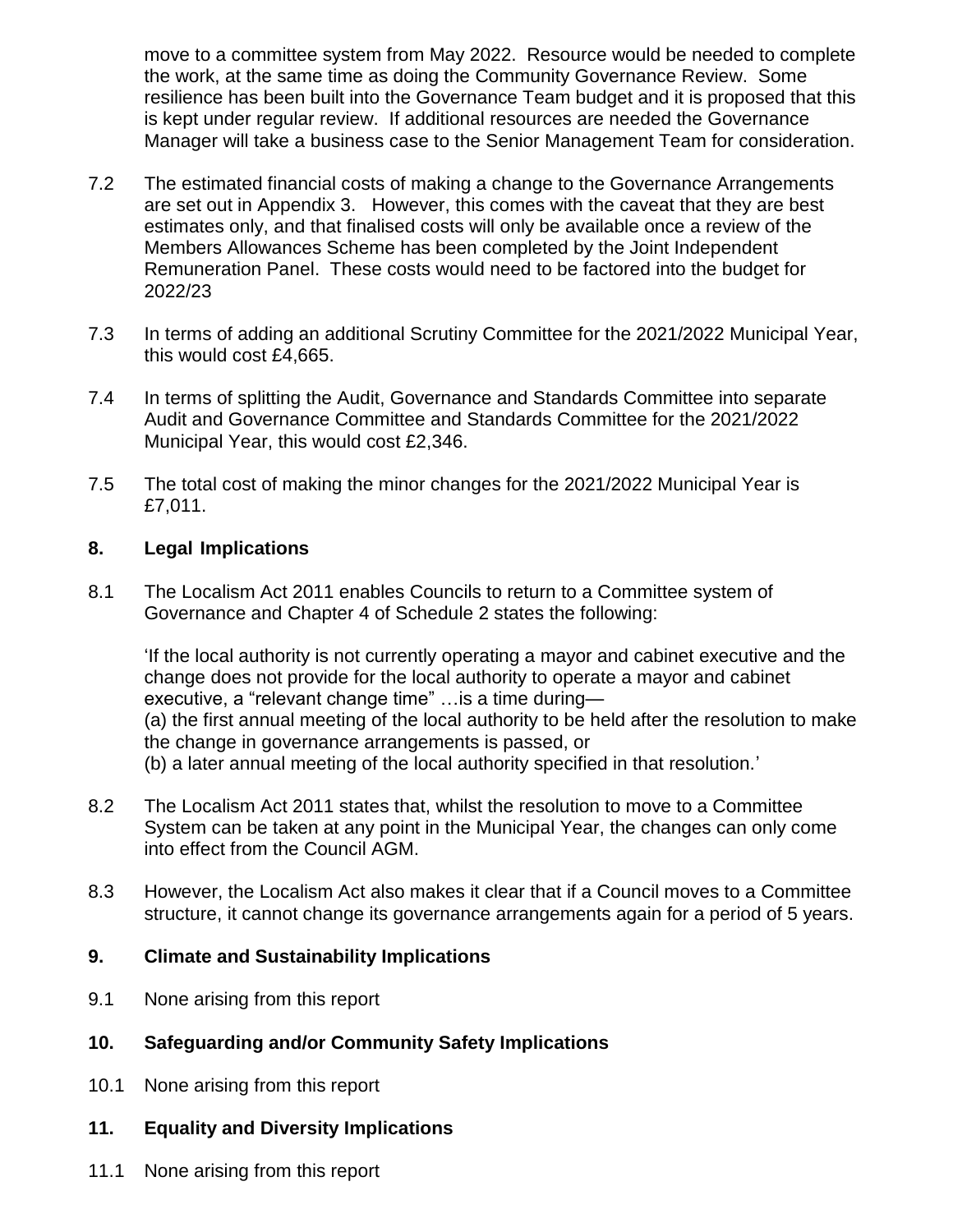- **12. Social Value Implications**
- 12.1 None arising from this report
- **13. Partnership Implications**
- 13.1 None arising from this report
- **14. Health and Wellbeing Implications**
- 14.1 None arising from this report
- **15. Asset Management Implications**
- 15.1 None arising from this report
- **16. Data Protection Implications**
- 16.1 None arising from this report
- **17. Consultation Implications**
- 17.1 None arising from this report

**Audit, Governance and Standards Committee Comments / Recommendation(s) (if any) –** Comments from the Audit, Governance and Standards Committee are appended to this report in Appendix 5.

#### **Democratic Path:**

- **Audit, Governance and Standards Committee – Yes** (12 April 2021)
- **Executive – Yes** (21 April 2021)
- **Full Council – Yes** (27 April 2021)

#### **List of Appendices (background papers to the report)**

| Appendix 1 | First Member Survey feedback                                        |
|------------|---------------------------------------------------------------------|
| Appendix 2 | <b>Review of other Council Governance Arrangements</b>              |
| Appendix 3 | Options and costs for governance models                             |
| Appendix 4 | Member survey feedback on the governance model options              |
| Appendix 5 | Feedback and amended recommendations from the Audit, Governance and |
|            | Standards Committee meeting on 12 April 2021                        |

#### **Contact Officers**

| Name  | Amy Tregellas                             |
|-------|-------------------------------------------|
|       | Direct Dial 101823 785034                 |
| Email | a.tregellas@somersetwestandtaunton.gov.uk |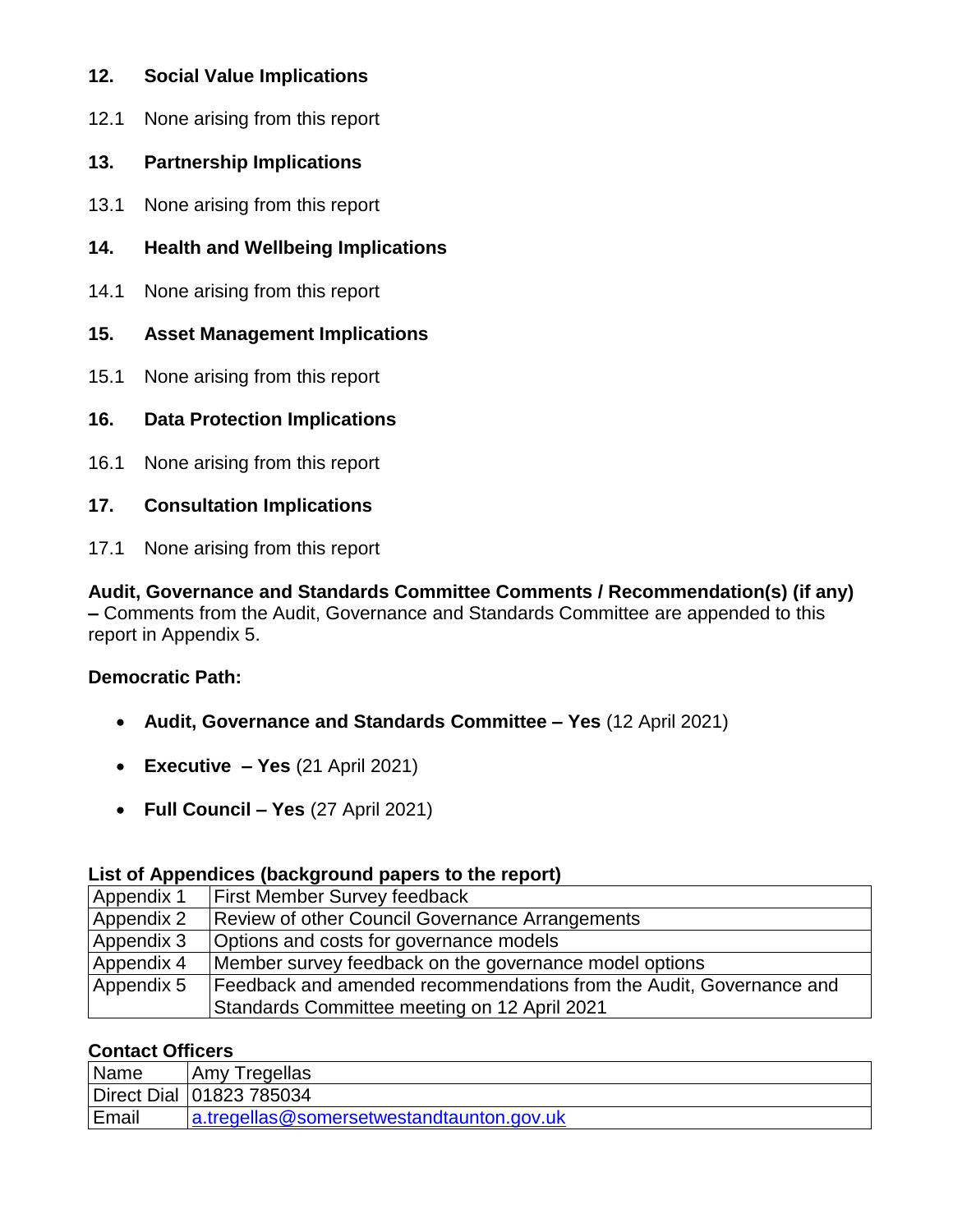## **Policy and Scrutiny Committees**

It is suggested that the workload for the Corporate Policy and Scrutiny Committee and Community Policy and Scrutiny Committee are split as follows:

| Corporate                                                                                                                                                                                                        | Community                                                                                                                                                                       |
|------------------------------------------------------------------------------------------------------------------------------------------------------------------------------------------------------------------|---------------------------------------------------------------------------------------------------------------------------------------------------------------------------------|
| Matters relating to the Internal Operations                                                                                                                                                                      | Matters relating to the External                                                                                                                                                |
| Directorate, including:                                                                                                                                                                                          | <b>Operations &amp; Climate Change</b>                                                                                                                                          |
|                                                                                                                                                                                                                  | Directorate, including:                                                                                                                                                         |
| Finance<br>$\bullet$                                                                                                                                                                                             |                                                                                                                                                                                 |
| <b>Revenues and Benefits</b>                                                                                                                                                                                     | <b>Climate Change</b><br>$\bullet$                                                                                                                                              |
| <b>Income Control</b><br>$\bullet$                                                                                                                                                                               | <b>Emergency Planning</b>                                                                                                                                                       |
| Procurement<br>$\bullet$                                                                                                                                                                                         | <b>Coastal Protection</b>                                                                                                                                                       |
| Communications (Internal & External)<br>$\bullet$                                                                                                                                                                | <b>Asset Management</b><br>٠                                                                                                                                                    |
| HR and People<br>$\bullet$                                                                                                                                                                                       | Parks & Open Spaces<br>$\bullet$                                                                                                                                                |
| Health & Safety<br>$\bullet$                                                                                                                                                                                     | Major contracts                                                                                                                                                                 |
| Payroll<br>$\bullet$                                                                                                                                                                                             | <b>Street Scene</b>                                                                                                                                                             |
| <b>Business Continuity</b><br>٠                                                                                                                                                                                  | <b>Environmental Services</b>                                                                                                                                                   |
| <b>Internal Change</b><br>$\bullet$                                                                                                                                                                              | <b>Regulatory Services</b><br>$\bullet$                                                                                                                                         |
| <b>Information Technology</b><br>$\bullet$                                                                                                                                                                       | <b>Commercial Services</b>                                                                                                                                                      |
| Governance<br>$\bullet$                                                                                                                                                                                          | Public Health & wellbeing                                                                                                                                                       |
| <b>Business Intelligence</b>                                                                                                                                                                                     |                                                                                                                                                                                 |
| Matters relating to the Development and<br>Place Directorate, including:<br>Regeneration capital projects<br>$\bullet$<br><b>Taunton Garden Town</b><br>$\bullet$<br><b>Commercial Investment Portfolio</b><br>٠ | Matters relating to the Housing and<br>Communities Directorate, including:<br>Housing Revenue Account 30 year<br><b>Business Plan</b><br><b>Tenancy Management</b><br>$\bullet$ |
| Heritage<br>$\bullet$<br>Hinkley<br>$\bullet$                                                                                                                                                                    | Sheltered and Extra Care Housing<br>$\bullet$<br>Service                                                                                                                        |
| <b>Strategic Place Planning</b><br>$\bullet$<br>Development Management<br>$\bullet$                                                                                                                              | Housing Options, Homelessness and<br>$\bullet$<br>Homefinder                                                                                                                    |
| Economic Recovery & Economic<br>$\bullet$                                                                                                                                                                        | <b>Rough Sleepers</b><br>$\bullet$                                                                                                                                              |
| Growth                                                                                                                                                                                                           | Safeguarding                                                                                                                                                                    |
|                                                                                                                                                                                                                  | Community resilience and                                                                                                                                                        |
|                                                                                                                                                                                                                  | engagement                                                                                                                                                                      |
|                                                                                                                                                                                                                  | Community grants                                                                                                                                                                |
|                                                                                                                                                                                                                  | Housing Property (including repairs<br>$\bullet$<br>and maintenance, voids, safety<br>compliance)                                                                               |
|                                                                                                                                                                                                                  | Housing development and<br>$\bullet$                                                                                                                                            |
|                                                                                                                                                                                                                  | regeneration (affordable housing,                                                                                                                                               |
|                                                                                                                                                                                                                  | projects such as North Taunton                                                                                                                                                  |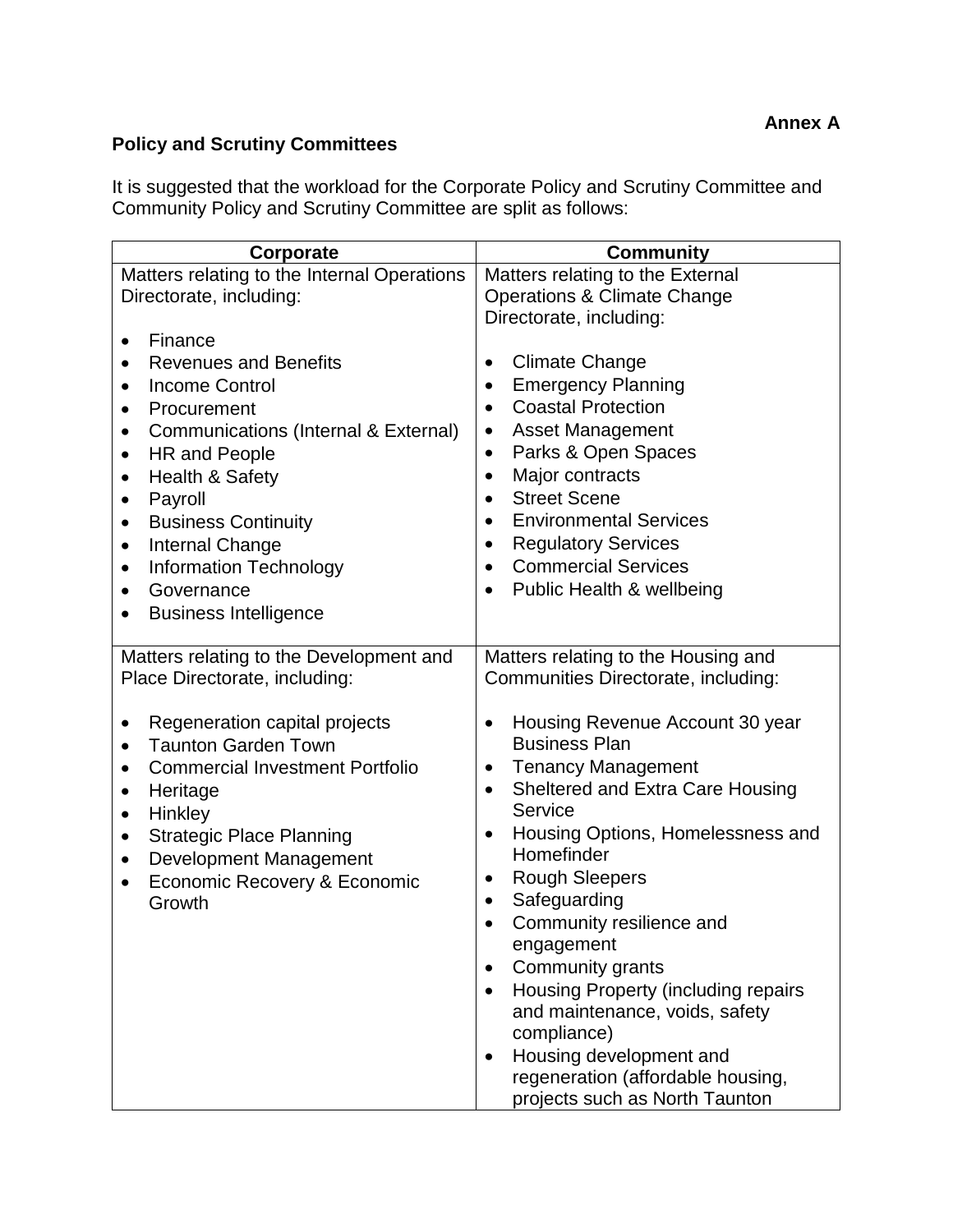|                                         | Woolaway Project and low carbon<br>homes)                                                                                                |
|-----------------------------------------|------------------------------------------------------------------------------------------------------------------------------------------|
| Performance Indicators relating to the  | Performance Indicators relating to the                                                                                                   |
| areas under this Committee              | areas under this Committee                                                                                                               |
| Budget Monitoring relating to the areas | Budget Monitoring relating to the areas                                                                                                  |
| under this Committee                    | under this Committee                                                                                                                     |
|                                         | Crime and Disorder Committee (as per<br>S19 of the Police and Justice Act) with<br>responsibility for scrutinising crime and<br>disorder |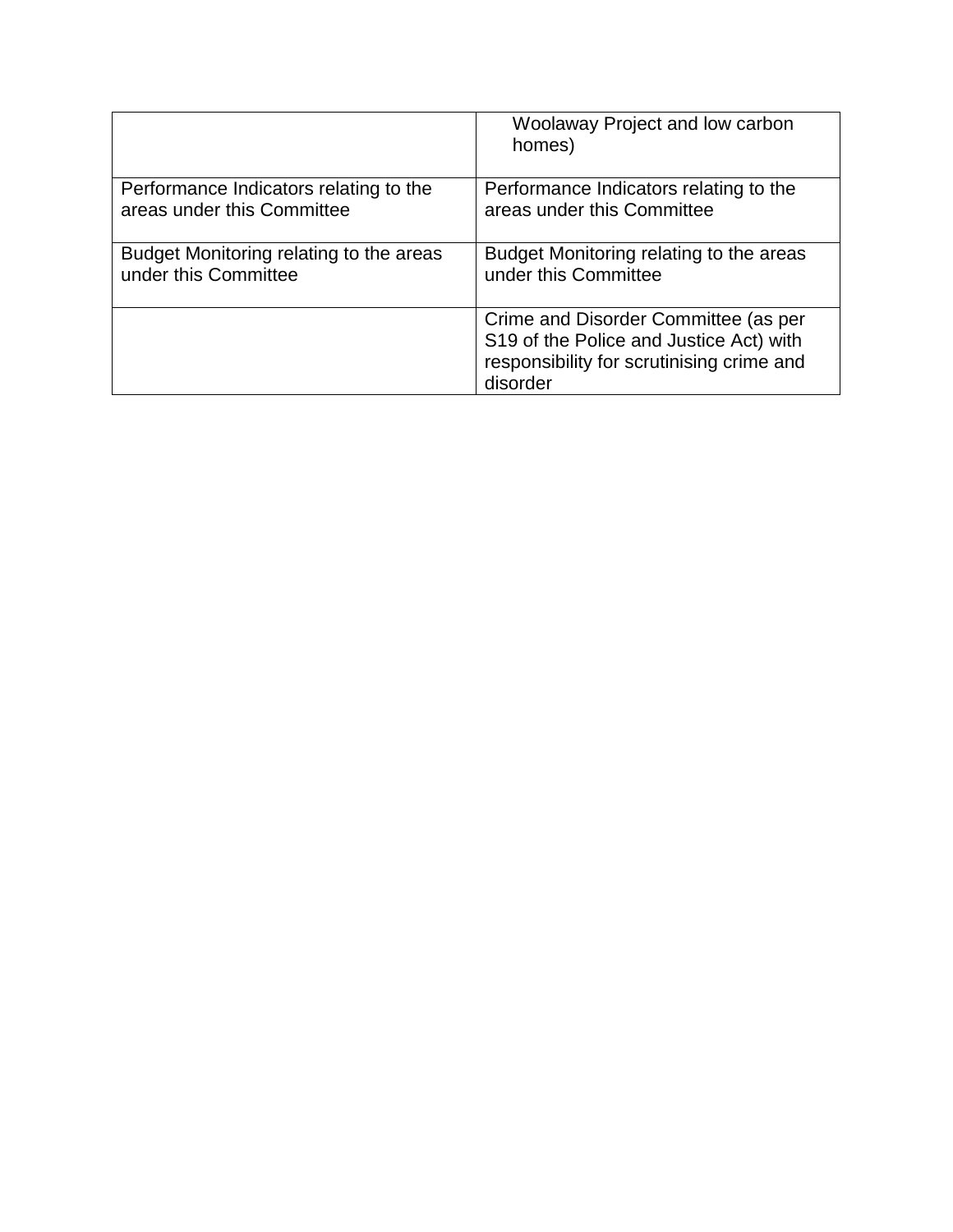**Annex B**

# **AUDIT AND GOVERNANCE COMMITTEE**

## **Membership and Meetings**

The Audit and Governance Committee will be composed of:

11 elected Councillors, except any councillor who is a member of the Executive;

The Quorum for the Audit and Governance Standards Committee shall be 4 voting members of the Committee.

The Committee will normally meet on a quarterly basis.

### **Scope**

The Audit and Governance Committee will have overall responsibility for governance and audit matters as set out in the terms of reference.

## **Terms of Reference**

The Audit and Governance Committee will have the following roles and functions:

#### **A. Corporate Governance**

- 1. Oversee the Council's use of risk management.
- 2. Approving the Local Code of Corporate Governance.
- 3. Approving the Annual Governance Statement.
- 4. Considering and approving the Council's Risk Management Statement and Strategy.
- 5. Monitor and review the Council's internal and external audit functions.
- 6. Monitor and review the Council's systems of internal control
- 7. To make recommendations to the Council regarding any suggested major changes to the Constitution.
- 8. Monitoring and reviewing the operation of the Council's Constitution, particularly in respect of financial procedures and protocols, procurement procedures and guidelines.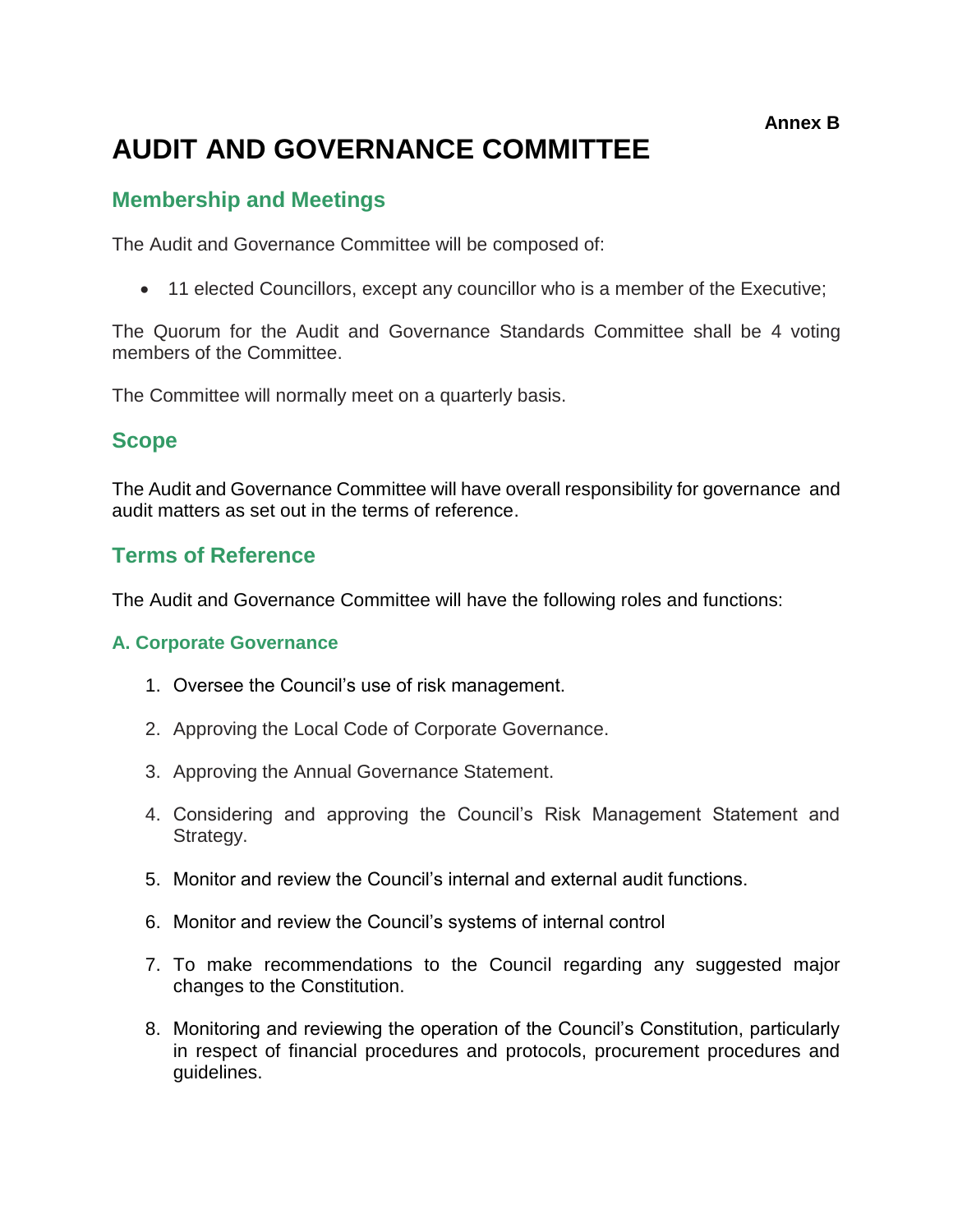- 9. Reviewing any corporate governance issue referred to the Committee by the Chief Executive, the Section 151 Officer or the Monitoring Officer, the Leader/Executive or any other committee of the Council.
- 10.Considering the Council's arrangements for corporate governance and necessary actions to ensure compliance with best practice, together with any relevant issues referred by the Leadership Team or Statutory Officers.
- 11.Considering the Council's compliance with its own and other published standards and controls.
- 12.Considering the annual report regarding complaints about the Council referred to the Local Government Ombudsman.
- 13.Approving payments or other benefits of a value greater than £5,000 arising from complaints to the Local Government Ombudsman.
- 14.Monitoring the effectiveness of the Council's policies and procedures that ensure sound governance arrangements, including:
	- a) whistle-blowing procedure;
	- b) anti-fraud and corruption policy;
	- c) anti-bribery policy and procedure;
	- d) complaints procedure;

and making appropriate recommendations to the Executive.

15.Monitoring and auditing of the Council's equalities and diversity policies.

#### **B. Audit and Accounts**

- 1. Agreeing the internal and external audit plans and monitoring delivery of the plans.
- 2. Review and challenge any significant issues and the action plans arising in the annual audit report and management letter for the Council.
- 3. Monitoring the implementation of significant audit recommendations.
- 4. Raising the profile of internal control within the authority.
- 5. Reviewing and approving the annual Statement of Accounts and Narrative Statement.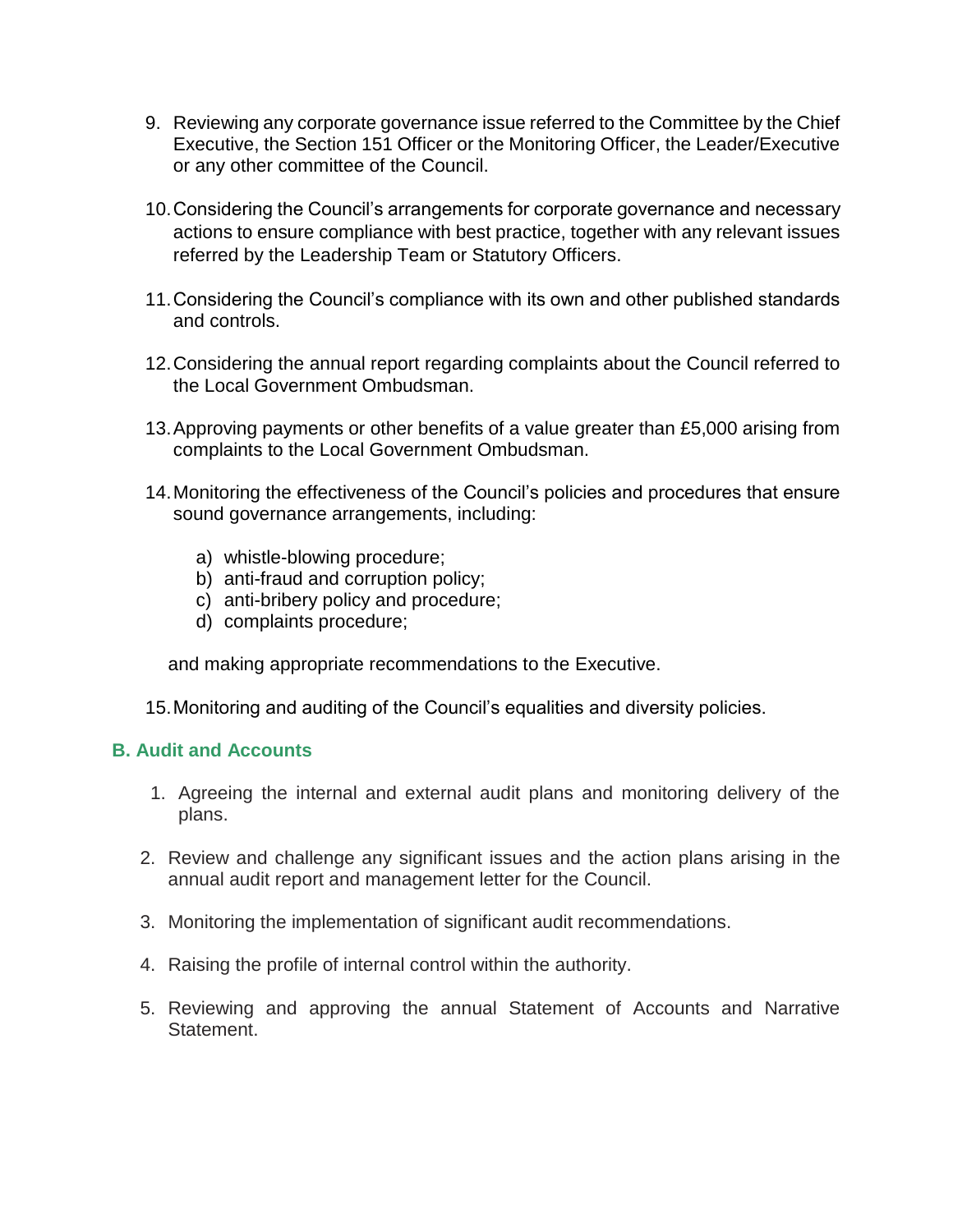- 6. To regularly review the effectiveness of overall governance arrangements for the Hinkley Point Project and receive both internal and external audit reports including those undertaken by EDF.
- 7. Considering reports dealing with the management and performance of the providers of the internal audit function.
- 8. Considering reports from internal audit on recommendations agreed with service leaders as a result of an internal audit review which have not been implemented within a reasonable timescale.
- 9. Considering specific reports submitted by the internal or external auditors.
- 10.Commenting on the scope and depth of external audit work and ensuring that it gives value for money.
- 11.Considering any other matter referred by the Section 151 Officer.

## **Annual Report**

The Audit and Governance Committee must report annually to the Full Council on its work undertaken during the year, its future work programme and amended working methods if appropriate.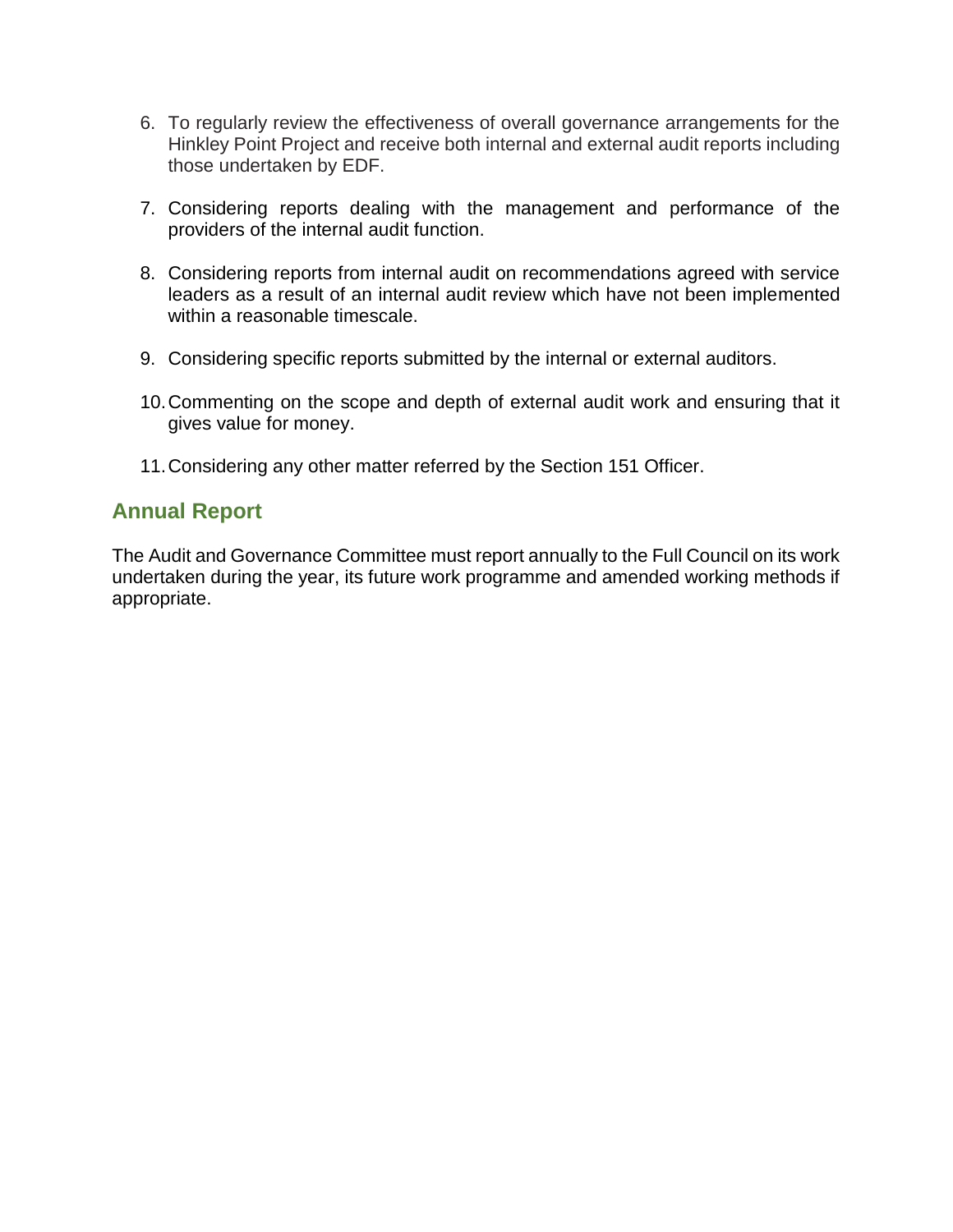#### **Annex C**

## **STANDARDS COMMITTEE**

#### **Membership and Meetings**

The Standards Committee will be composed of:

- 9 elected Councillors, except any councillor who is a member of the Executive;
- 2 Independent co-opted persons who are not Councillors or officers of the Council (independent members);
- 2 co-opted members of any town/parish councils in the Council's area (town/parish members).

The Chair and Vice-Chair of the Committee shall be Councillors. Where a lead Councillor is appointed as a member of the Committee, they shall not be elected Chair or Vice-Chair.

The co-opted independent members and town/parish members will not be entitled to vote at meetings Standards Committee or any of its Sub-Committees.

The Quorum for the Standards Committee shall be 3 voting members of the Committee.

The Committee will normally meet on a quarterly basis.

#### **Scope**

The Council shall establish a Standards Committee to carry out its functions relating to ethical matters under the Localism Act 2011. The Standards Committee will have overall responsibility for ensuring probity, propriety and ethics in the organisation.

#### **Terms of Reference**

The Standards Committee will have the following roles and functions:

- 1. Promoting and maintaining high standards of conduct by Councillors and co-opted members.
- 2. Assisting Councillors and co-opted members to observe the Councillors' Code of Conduct.
- 3. Advising the Council on the adoption or revision of the Councillors' Code of Conduct.
- 4. Monitoring the operation of the Councillors' Code of Conduct.
- 5. Advising, training or arranging to train district, town and parish Councillors and any co-opted members on matters relating to the Councillors' Code of Conduct and wider propriety issues, including issuing guidance where appropriate.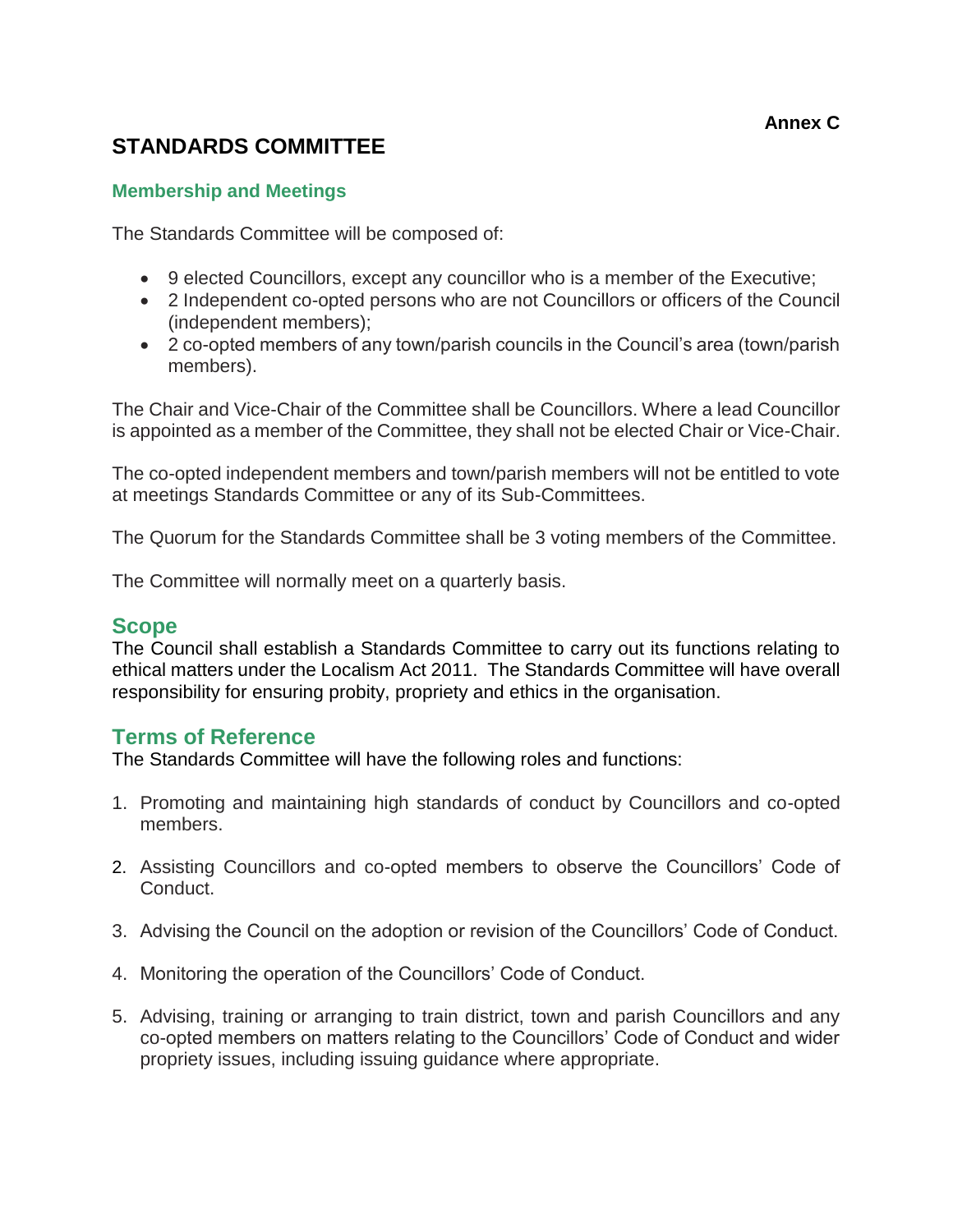- 6. Granting dispensations to Councillors and any co-opted members from requirements relating to interests set out in the Councillors' Code of Conduct or delegating such power to a sub-committee, who will be authorised to determine such dispensations based on principles agreed by the Committee.
- 7. Advise on the management of statutory and other registers of interest and gifts/hospitality received.
- 8. Advise the Council on possible changes to the Constitution in relation to the key documents and protocols dealing with members' conduct and ethical standards.
- 9. Determining, by delegating such power to a sub-committee or by way of a hearing, those allegations of misconduct by district, town or parish councillors within Somerset West and Taunton or co-opted members where a formal investigation has found evidence of failure to comply with the Code of Conduct and where a local resolution has not been agreed.
- 10.Determining, by delegating such power to a sub-committee or following a hearing, on action to be taken against any Councillor or co-opted member found to have failed to comply with the Code of Conduct.
- 11.Making recommendations, by delegating such power to a sub-committee or following a hearing, to any town or parish council in the Council's area on action to be taken against any Councillor or co-opted member of that town or parish council found to have failed to comply with that Council's Code of Conduct.
- 12.Implementing, monitoring and reviewing the operation of the Code of Conduct for staff.
- 13.Considering any other matter referred by the Monitoring Officer.

#### **Hearings Sub-Committee**

The Hearings Sub-Committee shall conduct local hearings on misconduct allegations against Councillors and co-opted members of the district council or town or parish councils within Somerset West and Taunton. These hearings shall be conducted in accordance with the Arrangements for Dealing with Standards Allegations.

The Hearings Sub-Committee shall be politically balanced and comprise of 3 voting members of the Standards Committee. The composition of the Sub-Committee shall be determined by the Monitoring Officer after consultation with the Chair of the Standards Committee. A Chair shall be elected from among the voting members.

The Independent Person must be present when misconduct complaints against councillors and co-opted members are being considered by the Hearings Sub-Committee.

At least one co-opted town/parish member of the Committee and one independent member, together with the Independent Person, must be present when misconduct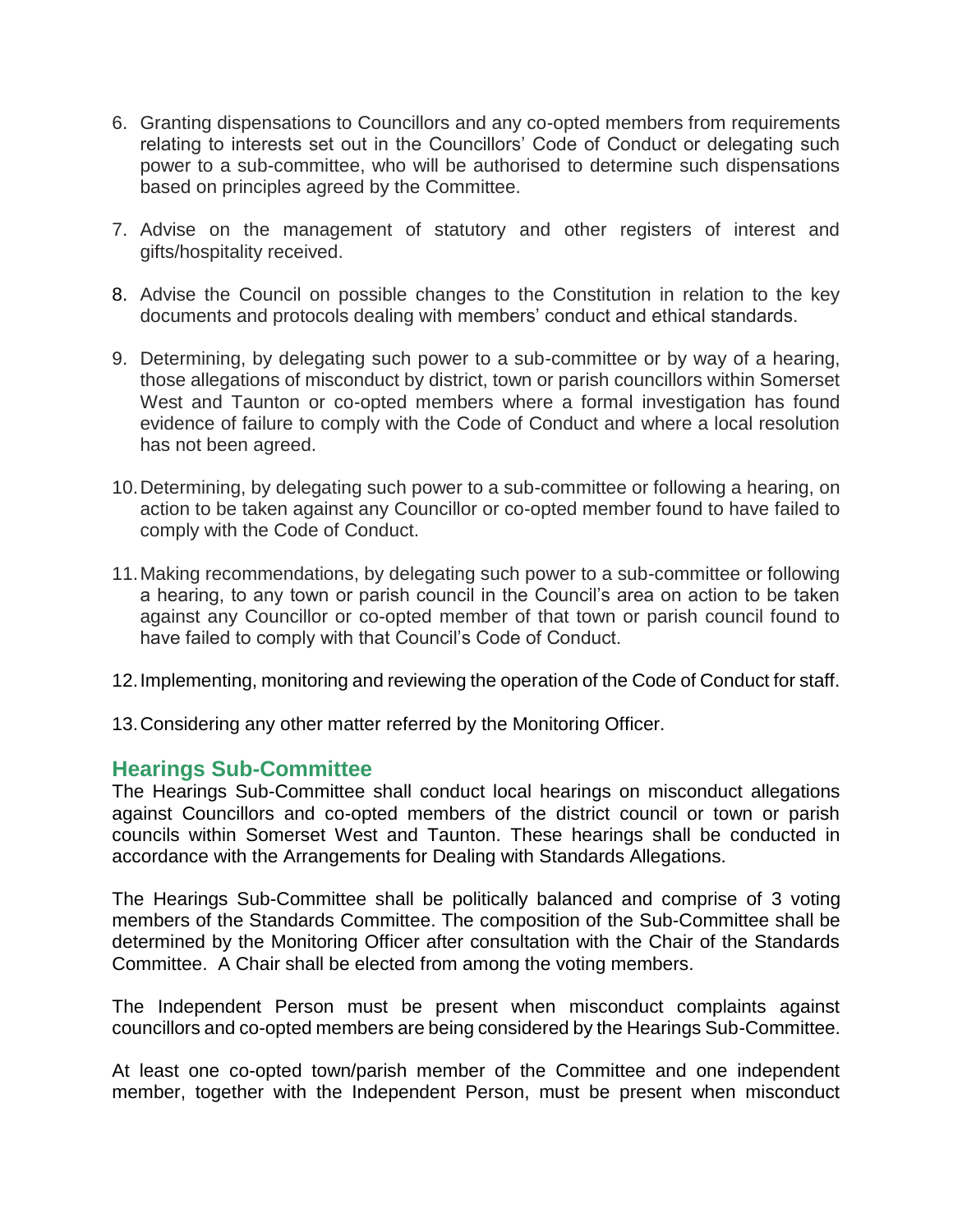complaints against members or co-opted members of Town/Parish councils are being considered by the Hearings Sub-Committee.

Following on from a Hearing, the Hearings Sub-Committee may make a decision including the use of the following actions/penalties:

- Reporting its findings to Council (or to the Town/Parish Council) for information;
- Recommending to the Councillor's Group Leader that a Councillor be removed from any or all Committees or Sub-Committees of the Council;
- Recommending to the Leader of the Council that a Councillor be removed from the Executive, or removed from particular Portfolio responsibilities should the complaint refer to a Portfolio holder;
- Instructing the Monitoring Officer to (or recommend that the Town/Parish Council) arrange training for a Councillor;
- Removing (or recommend to the Town/Parish Council that a Councillor be removed) a Councillor from all outside appointments to which he/she has been appointed or nominated by the authority (or by the Town/Parish Council);
- Withdrawing (or recommend to the Town/Parish Council that it withdraws) facilities provided to a Councillor by the Council, such as a computer, website and/or email and Internet access;
- Restricting contact to named officers or requiring contact be through named officers;
- Excluding (or recommend that the Town/Parish Council exclude) a Councillor from the Council's offices or other premises, with the exception of meeting rooms as necessary for attending Council, Committee and Sub-Committee meetings;
- Publish its findings in respect of the Councillor's conduct
- Issue a formal letter of advice as to future conduct to the Councillor;
- Request that the Councillor tender an apology to such persons as were aggrieved by his or her actions; or,
- Where the Monitoring Officer and the Independent Person are not satisfied that the Councillor has tendered the apology described above or completed such training as arranged above, then the Monitoring Officer shall report the matter to the Chair of the Audit, Governance and Standards Committee who shall cause a meeting of the Hearings Sub-Committee to take place with the purpose of resolving to apply an alternative sanction.